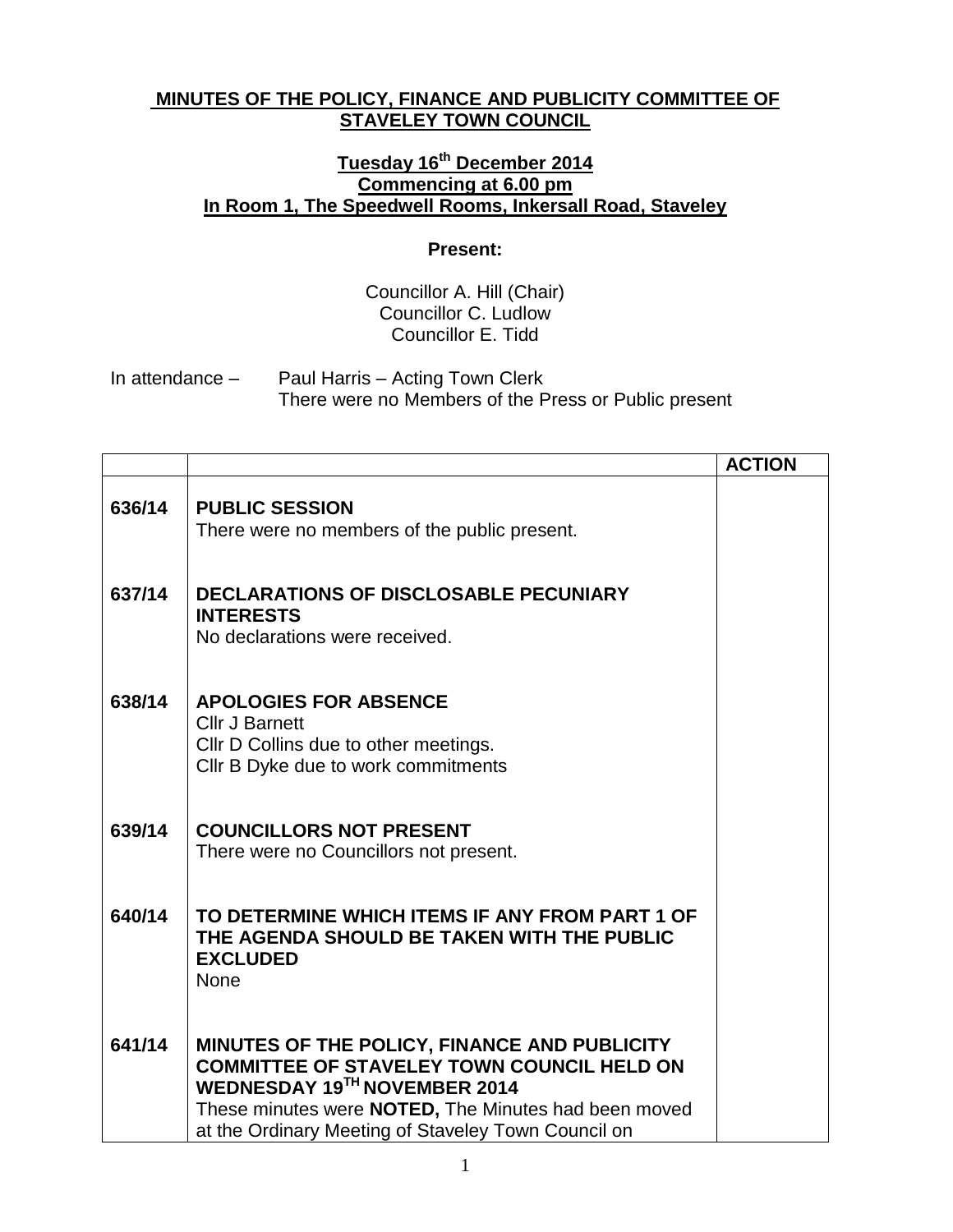|        | Tuesday 9 <sup>th</sup> December 2014.                                                                                                                                                                                                                                                                                                                  |  |
|--------|---------------------------------------------------------------------------------------------------------------------------------------------------------------------------------------------------------------------------------------------------------------------------------------------------------------------------------------------------------|--|
| 642/14 | <b>MATTERS ARISING FROM THE MINUTES OF THE</b><br>POLICY, FINANCE AND PUBLICITY COMMITTEE OF<br>STAVELEY TOWN COUNCIL HELD ON WEDNESDAY 19TH<br><b>NOVEMBER 2014</b><br>Under minute number 567/14 Councillors wanted to write to<br>DALC with regards to the Council's former HR Consultant<br>inviting a representative to come to a Council meeting. |  |
|        | With regards to 569/14 Councillors wanted the fixed electrical<br>testing done as a matter of emergency due to Health and<br>Safety reasons. Whilst the third quotation had not been<br>provided, Councillors felt that knowing the quality of work of<br>one of the Companies this quote should be accepted.                                           |  |
|        | It was RECOMMENDED that the quotation from DOR<br>Electrical for Electrical Installation Condition Report and<br><b>Emergency Lighting Test be accepted</b>                                                                                                                                                                                             |  |
|        | Councillors also asked for the quotation for installing flooring<br>in the toilets behind the stage be obtained. No other<br>quotations had been received, this was also a matter of<br>urgency.                                                                                                                                                        |  |
| 643/14 | <b>APPLICATIONS FOR FINANCIAL ASSISTANCE</b><br>A s137 application had been received from The Hollies for a<br>Christmas dinner.                                                                                                                                                                                                                        |  |
|        | It was RECOMMENDED that £200 be approved.                                                                                                                                                                                                                                                                                                               |  |
|        | All votes FOR                                                                                                                                                                                                                                                                                                                                           |  |
|        | <b>PART II - CONFIDENTIAL BUSINESS</b>                                                                                                                                                                                                                                                                                                                  |  |
| 644/14 | <b>PUBLIC BODIES (ADMISSION TO MEETINGS ACT), 1960</b>                                                                                                                                                                                                                                                                                                  |  |
|        | <b>RESOLVED –</b><br>That in view of the fact that publicity would<br>be prejudicial to the public interest by reason<br>of the confidential nature of the following<br>matters, the public and representatives of<br>the press be excluded from this meeting<br>during the discussion thereof.                                                         |  |